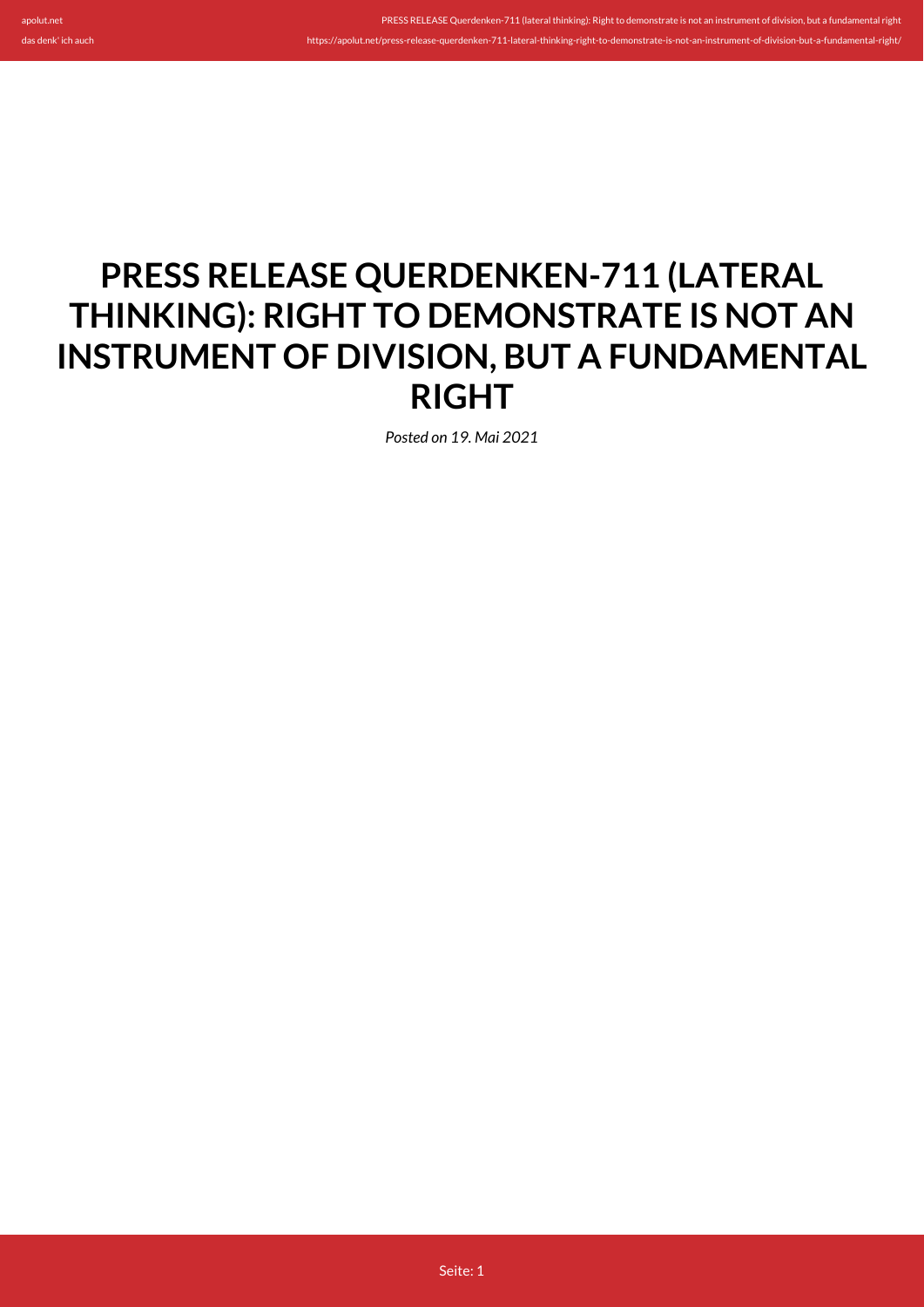https://apolut.net/press-release-querdenken-711-lateral-thinking-right-to-demonstrate-is-not-an-instrument-of-division-but-a-fundamental-right/

**Stuttgart/18.05.2021.** In its report of 16.05.2021, the editorial staff of headline24 has made several unproven and untrue factual claims, which result in a distorting and misleading presentation. The editorial team is now merely referring to an "opinion" of the author, whereby this must be marked as a comment which did not happen. Therefore, the public misleadingly assumes that this is well-founded research. This needs to be clarified.

## **Extract from the press release:**

## (translation)

*"According to established case law, in the case of a planned allegation report, journalists must confront the individual concerned in advance with the planned allegation and give him or her the opportunity to make a counterstatement and to defend himself or herself before publication. Otherwise, the publication is unlawful."*

## **Source:**

1. [https://presse.querdenken-711.de/pressemitteilungen/demonstrationsrecht-ist-kein-spaltungsinstr](https://presse.querdenken-711.de/pressemitteilungen/demonstrationsrecht-ist-kein-spaltungsinstrument-sondern-ein-grundrecht/) [ument-sondern-ein-grundrecht/](https://presse.querdenken-711.de/pressemitteilungen/demonstrationsrecht-ist-kein-spaltungsinstrument-sondern-ein-grundrecht/)

*+++*

*KenFM strives to present a broad spectrum of opinions. Opinion articles and guest posts need not reflect the views of the editorial team.*

*+++*

*KenFM now available as a free app for Android and iOS devices! You can get to the Apple and Google stores via our homepage. Here is the link:<https://kenfm.de/kenfm-app/>*

*+++*